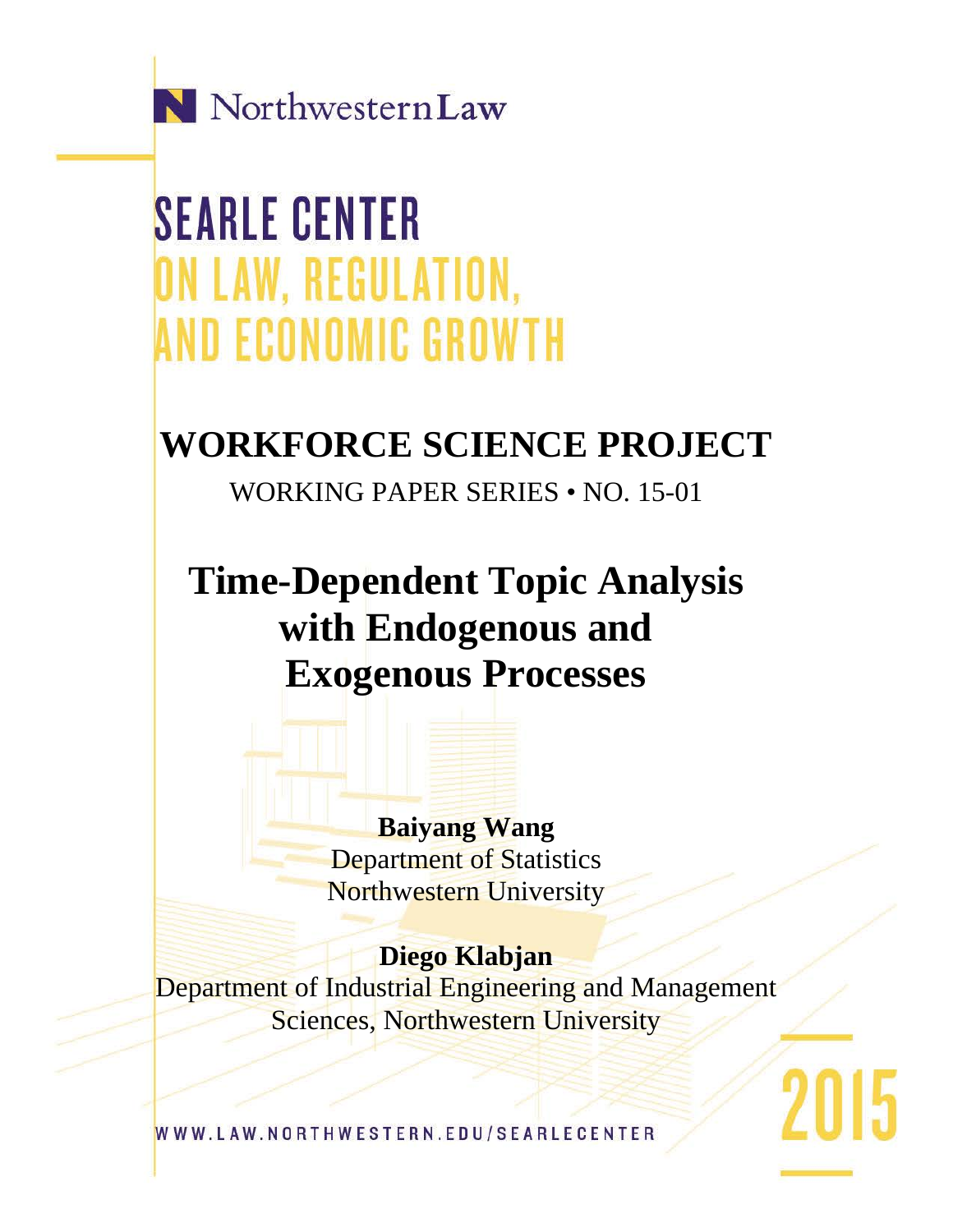# Time-Dependent Topic Analysis with Endogenous and Exogenous Processes

Baiyang Wang<sup>∗</sup> , Diego Klabjan†

March 4th, 2015

#### Abstract

We consider the problem of modeling time-dependent textual data taking given endogenous and exogenous processes into consideration. Such text documents arise in real world applications, including job advertisements and financial news articles, which are influenced by the fluctuations of the general economy. We propose a hierarchical Bayesian topic model which imposes a dynamic hierarchical structure on the evolution of topics incorporating the effects of exogenous processes, and show that this model can be estimated from Markov chain Monte Carlo sampling methods. We further demonstrate that this model captures the intrinsic relationships between the topic prevalence and the time-dependent factors, and compare its performance with latent Dirichlet allocation (LDA) and the structural topic model (STM). The model is applied to two collections of documents to illustrate its empirical performance: online job advertisements from DirectEmployers Association and journalists' postings on [BusinessInsider.com.](http://BusinessInsider.com)

# 1 Introduction

Many organizations nowadays provide portals for job posting and job search, such as [glassdoor.com](http://glassdoor.com) from Glassdoor, [indeed.com](http://indeed.com) from Recruit, and [my.jobs](http://my.jobs) from DirectEmployers Association. Our work is inspired by data collected from the portal [my.jobs,](http://my.jobs) a website where job seekers can apply to the posted job openings through a provided link. The data collected from the website includes user clickstreams (users create accounts on the site) and attributes of the job advertisements, such as their description, location, and posted date.

In this paper, we investigate the relationship between economic fluctuations and the related changes in job advertisements, which can reveal the economic conditions of different time periods. More generally, this question is about the influence of any exogenous process on textual data with temporal dimensions. Given a corpus of text documents with time stamps and a related exogenous process, the problem is to find a relationship between the topics discussed and the exogenous process. This setting is natural in an economic context; for instance, changes in macroeconomic indicators have an impact on government reports and *Wall Street Journal* news articles. We adopt the perspective that the documents are organized into a certain number of topics, and study the impact of the exogenous process on the topic prevalence, i.e. the relative topic proportions.

With the goal of establishing topic dependency on the exogenous process, topic models are particularly suitable. They assume a given number of topics for all the documents and further assume that each word within a document is generated from one topic. The latent Dirichlet allocation (LDA)

<sup>∗</sup>Department of Statistics, Northwestern University, Evanston, IL, USA. Email: [baiyang@u.northwestern.edu](mailto:baiyang@u.northwestern.edu)

<sup>†</sup>Department of Industrial Engineering and Management Sciences, Northwestern University, Evanston, IL, USA. Email: [d-klabjan@northwestern.edu](mailto:d-klabjan@northwestern.edu)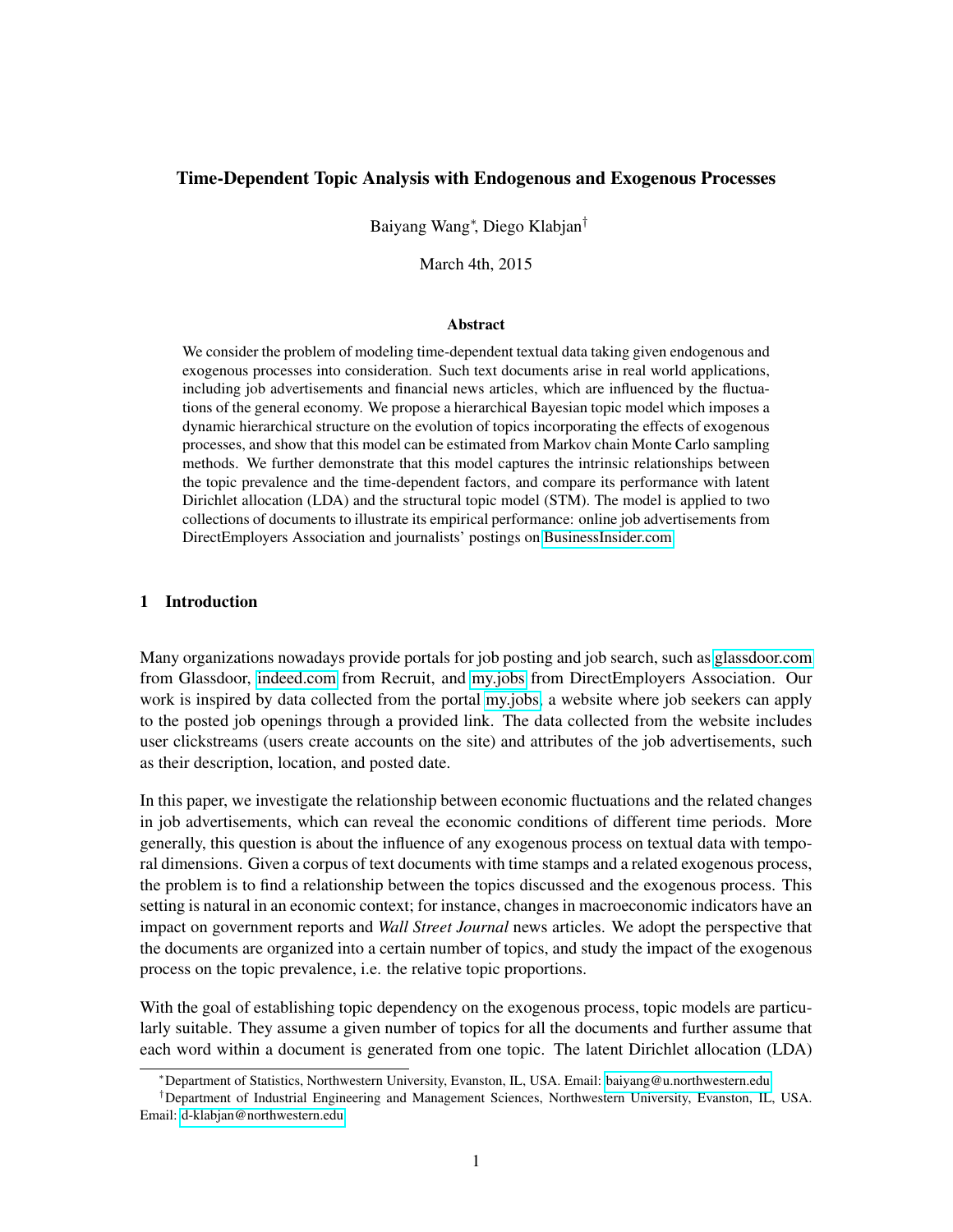proposed by Blei et al. (2003) is a model that has significantly contributed to the development of topic models. Since then, a large number of related methods have been proposed, many of which can be found in Blei (2011).

Meanwhile, there has been relatively limited discussion on modeling time-dependent documents when there are relevant simultaneous exogenous processes. Many time-dependent topic models without the exogenous component have been proposed, such as the dynamic topic model in Blei and Lafferty (2009), and the dynamic hierarchical Dirichlet process (dHDP) (Ren et al., 2008). However, to the best of our knowledge, none of these papers incorporate the effect of exogenous processes. On the other hand, the structural topic model (STM) (Roberts et al., 2015) considers the effect of metadata, i.e. the attributes specified for each document, on topic prevalence. This model has been applied to analyze political events (Roberts et al., 2014; Lucas et al., 2015). While STM can be applied for mining time-dependent textual data with exogenous covariates, it does not explicitly consider the time factor, and the model also excludes endogenous topic evolution processes of the time-stamped documents.

Our approach to this problem is to incorporate both endogenous and exogenous processes, assuming that the topic prevalence is affected by both of them. We apply a hierarchical modeling technique partly based on the dHDP in Ren et al. (2008), and show that our model can be derived from a multilevel hierarchical Dirichlet process. We propose a mapping from the endogenous and the exogenous processes to the per-document topic distribution, and adopt a multi-topic approach in order to make our model more flexible, thus reducing perplexity and improving prediction power. Our model has the following contributions: (i) it addresses the question of measuring the influence of exogenous processes on the topics in related documents, (ii) it incorporates both endogenous and exogenous aspects, and (iii) it demonstrates that text mining can also have useful implications in the realm of economics, which, from the authors' perspective, is a relatively new finding.

Section 2 offers a brief review on the topic modeling techniques related to our model. Section 3 develops our hierarchical Bayesian model and describes how to make posterior inferences with a variant of the Markov chain Monte Carlo (MCMC) technique. Section 4 studies the online job advertisements from DirectEmployers Association and journalists' postings in finance on [BusinessIn](http://BusinessInsider.com)[sider.com](http://BusinessInsider.com) with our proposed method, providing a comparison of performance with the standard LDA and STM. Section 5 suggests possible directions for the future and concludes the paper.

#### 2 Review of Time-Dependent Topic Modeling

We first introduce the standard model of LDA from Blei et al. (2003). Suppose that there is a collection of documents  $d_i$ ,  $i = 1, ..., N$  and words  $\{x_i^j\}$  $i_j^{j}$  $j_{j=1}^{J_i}$  within each document  $d_i$  indexed by a common dictionary, where N is the number of documents, and  $J_i$  is the number of words in  $d_i$ . The LDA model is as follows,

$$
\boldsymbol{\theta}_i \stackrel{iid}{\sim} Dir(\boldsymbol{\alpha}), \ \boldsymbol{\phi}_k \stackrel{iid}{\sim} Dir(\boldsymbol{\beta}), \ z_i^j |\boldsymbol{\theta}_i \stackrel{iid}{\sim} Cat(\boldsymbol{\theta}_i), \ x_i^j | z_i^j \sim Cat(\boldsymbol{\phi}_{z_i^j}), \tag{1}
$$

 $i = 1, \ldots, N$ ,  $j = 1, \ldots, J_i$ ,  $k = 1, \ldots, K$ , where  $\theta_i$  is the per-document topic distribution for  $d_i$ ,  $\phi_k$  is the per-topic word distribution for the k-th topic,  $z_i^j$  $i$  is the actual topic for the *j*-th word in  $d_i$ , and K is the number of topics.  $Dir(\cdot)$  refers to the Dirichlet distribution and  $Cat(\cdot)$  refers to the categorical distribution, a special case of the multinomial distribution when  $n = 1$ .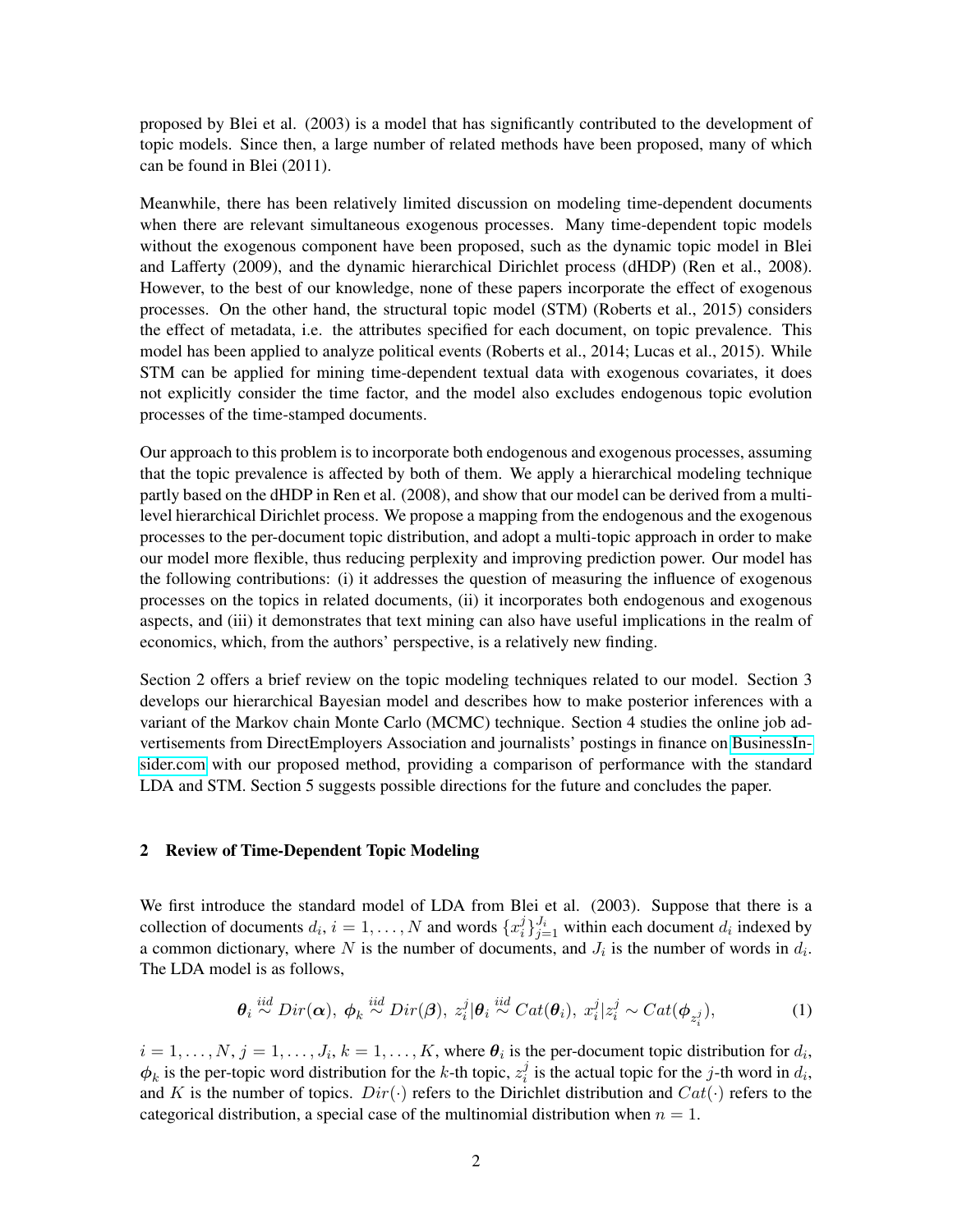The Dirichlet process is a class of randomized probability measures and can be applied for semiparametric modeling of mixture models. Denoting the concentration parameter by  $\alpha$  and the mean probability measure by H, a realization G from the Dirichlet process can be written as  $G \sim$  $DP(\alpha, H)$ . With the stick-breaking notation by Sethuraman (1994), we have

$$
G = \sum_{k=1}^{\infty} \beta_k \delta_{\theta_k},\tag{2}
$$

where  $\delta_{\theta_k}$  is a "delta" probability measure with all the probability mass placed at  $\theta_k$ ,  $\theta_k \stackrel{iid}{\sim} H$ ,  $\beta_k = \beta'_k \prod_{i=1}^{k-1} (1-\beta'_i), \beta'_k \stackrel{iid}{\sim} Beta(1,\alpha), k = 1, 2, \cdots$ . More properties of the Dirichlet process can be found in Ferguson (1973).

Teh et al. (2005) proposed a hierarchical Dirichlet process (HDP) which can be applied to text modeling. They assumed the following structure,

$$
G \sim DP(\gamma, H), \ G_1, \dots, G_T | G \stackrel{iid}{\sim} DP(\alpha, G). \tag{3}
$$

This structure was demonstrated to be useful for text modeling, especially when there are clusters within the documents. Given a time structure, the clusters can be set to be the documents within each time period. In this mixture model, the topic is set to be unique for each document, and multiple realizations of words are drawn from each topic. Specifically, we can let  $\theta_{t,i} \stackrel{iid}{\sim} G_t$ ,  $n_{t,i} = f(\theta_{t,i})$ , where  $\theta_{t,i}$  is the topic distribution for the *i*-th document in the *t*-th period,  $n_{t,i}$  is a word count statistic, and  $f(\theta)$  is a randomized function such as a binomial random variable with n observations and parameter  $\theta$ .

Ren et al. (2008) further proposed a dynamic HDP which assumes a finite mixture structure where the parameters in every period depend on the last period, thereby taking endogenous factors into consideration. Specifically,

$$
G_1 = E_1, G_t = w_t E_t + (1 - w_t) E_{t-1}, t = 2, \dots, T,
$$
\n<sup>(4)</sup>

where  $\{E_t\}_{t=1}^T$  admits an HDP structure. Pruteanu-Malinici et al. (2010) proposed an alternate version of the above problem with truncation of the stick-breaking representation of the Dirichlet processes. The hierarchical Dirichlet structures of these papers are similar to our model; however, we reconsider this problem from another perspective, incorporating exogenous processes and adopting a multi-topic approach, therefore differing from the previous models.

Roberts et al. (2015) proposed the structural topic model (STM) that measures the effect of metadata of each document with the logistic normal distribution. Their model for each document  $d_i$  is as follows,

$$
\theta_i|(X_i\gamma, \Sigma) \sim LogisticNormal(X_i\gamma, \Sigma), p(\phi_{i,k}) = C \cdot \exp(m + \kappa_k + \kappa_{g_i} + \kappa_{kg_i}),
$$
  
\n
$$
z_i^j|\theta_i \stackrel{iid}{\sim} Cat(\theta_i), x_i^j|z_i^j \sim Cat(\phi_{i,z_i^j}),
$$
\n(5)

where C is a constant,  $X_i$  is the metadata matrix,  $\gamma$  is a coefficient vector,  $\Sigma$  is the covariance matrix,  $\phi_{i,k}$  is the word distribution for  $d_i$  and the k-th topic, m is a baseline log-word distribution,  $\kappa_k$ ,  $\kappa_{g_i}$  and  $\kappa_{kg_i}$  are the topic, group, and interaction effects; the rest are defined similarly to LDA. This model is related to our work in that it considers exogenous factors. However, our model treats the time factor explicitly and considers the generation of the document-specific topic distribution  $\theta_i$ as a part of the hierarchical Dirichlet process.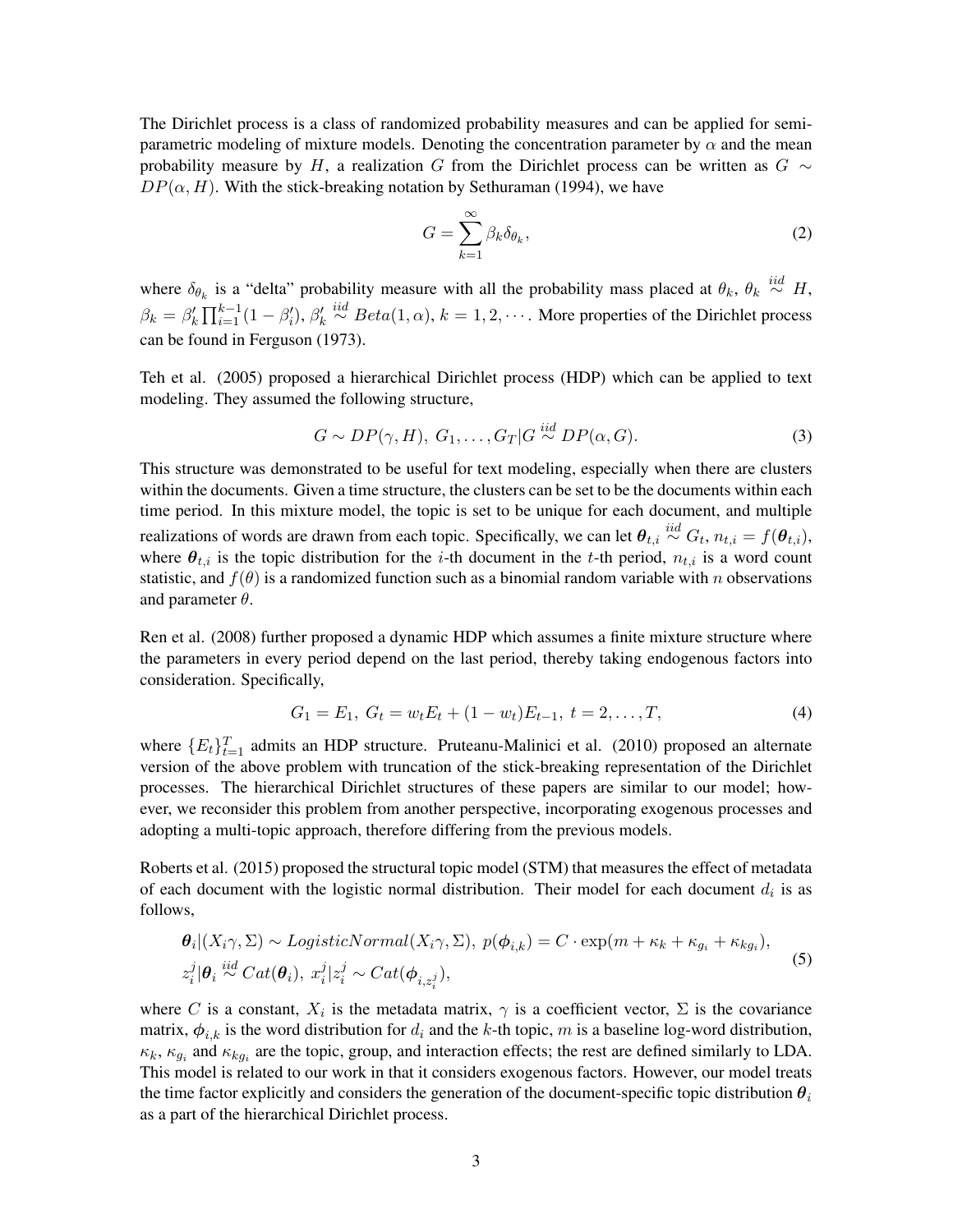#### 3 Model and Algorithm

#### *3.1 A Time-Dependent Hierarchical Bayesian Topic Model*

We formulate our problem as follows: we are given a series of time periods  $t = 1, \ldots, T$ , a set of text documents from each period  $d_{t,i}$ ,  $i = 1, \ldots, N_t$ ,  $t = 1, \ldots, T$ , and the indices of words  ${x_{t,i}}^j}_{j=1}^{J_{t,i}}$  within each document  $d_{t,i}$  from the first one to the last. The words are sourced from a dictionary containing V words in total. Here, we consider  $N_t$  to be the number of documents for each time period t, and  $J_{t,i}$  to be the word count for each document  $d_{t,i}$ . We further let E denote the cross-period baseline, i.e. the mean endogenous probability measure for the topic assignment across different time periods. We have the following equations,

$$
\begin{cases}\nE \sim DP(\gamma, H), \\
E_1, \ldots, E_T | (\alpha, E) \stackrel{iid}{\sim} DP(\alpha, E), \\
w_1, \ldots, w_T \stackrel{iid}{\sim} Beta(b_1, b_2), \\
G_1 = E_1, G_t = w_t E_t + (1 - w_t) E_{t-1}, t = 2, \ldots, T,\n\end{cases}
$$
\n(6)

where  $E_t$  is the new endogenous probability measure for the topic assignment in each time period t,  $w_t$  controls the strength of innovation in the t-th period, and  $G_t$  is the baseline, i.e. realized endogenous probability measure for the topic assignment in each time period t, so that  $\{G_t\}_{t=1}^T$ corresponds to a dynamic hierarchical Dirichlet process.

Similarly to LDA, we consider the words within each document to be generated from multiple topics, rather than taking the alternative view assuming each document to belong to only one topic. Furthermore, we adopt a one-topic-per-word approach, so that the assignment of topics for each word  $x_{t,i}^j$ , i.e. the topic distribution, can be ultimately derived from (6).

Therefore, we introduce a random probability measure  $\Theta_{t,i}$  for each document  $d_{t,i}$ , from which all the topics within  $d_{t,i}$  are drawn. Specifically, the topic of every word in  $d_{t,i}$  is independently and identically distributed from  $\Theta_{t,i}$ . We assume that for every period t,

$$
\Theta_{t,i} \stackrel{iid}{\sim} DP(a, \mathcal{M}(G_t; \mathbf{y}_t)), \ i = 1, \dots, N_t,
$$
\n(7)

where  $y_t$  is a p-dimensional exogenous covariate, the value of some random process  $\{y_t : t \in \mathbb{R}\}$  $[0, T]$  or some time series  $\{y_t\}_{t=1}^T$  at time t, on which we elaborate later. Mapping M is such that the baseline topic distribution for the t-th period  $G_t$  and the exogenous covariate  $y_t$  are mapped to the realized mean topic distribution for the t-th period  $\mathcal{M}(G_t; \mathbf{y}_t)$ . Parameter a controls the topic similarity of all documents within each period.

Alternatively, the model can be reformulated as follows. Note that because there are  $K$  topics in our model, the space of the topic probability measures is discrete, so we may as well represent them in terms of K-dimensional probability vectors. Specifically, let  $\pi_0$ ,  $\pi$ ,  $\pi_t$ ,  $\tau_t$ , and  $\theta_{t,i}$  denote the probability vectors of H, E,  $E_t$ ,  $G_t$ , and  $\Theta_{t,i}$ ,  $i = 1, \ldots, N_t$ ,  $t = 1, \ldots, T$ . Furthermore, let  $\mathcal{M}_{\eta}(\tau_t; y_t)$  denote the probability vector for  $\mathcal{M}(G_t; y_t)$ , where  $\eta$  is a finite-dimensional parameter for M. From the formal definition of the Dirichlet process, see e.g. Ferguson (1973), we immediately derive the following proposition.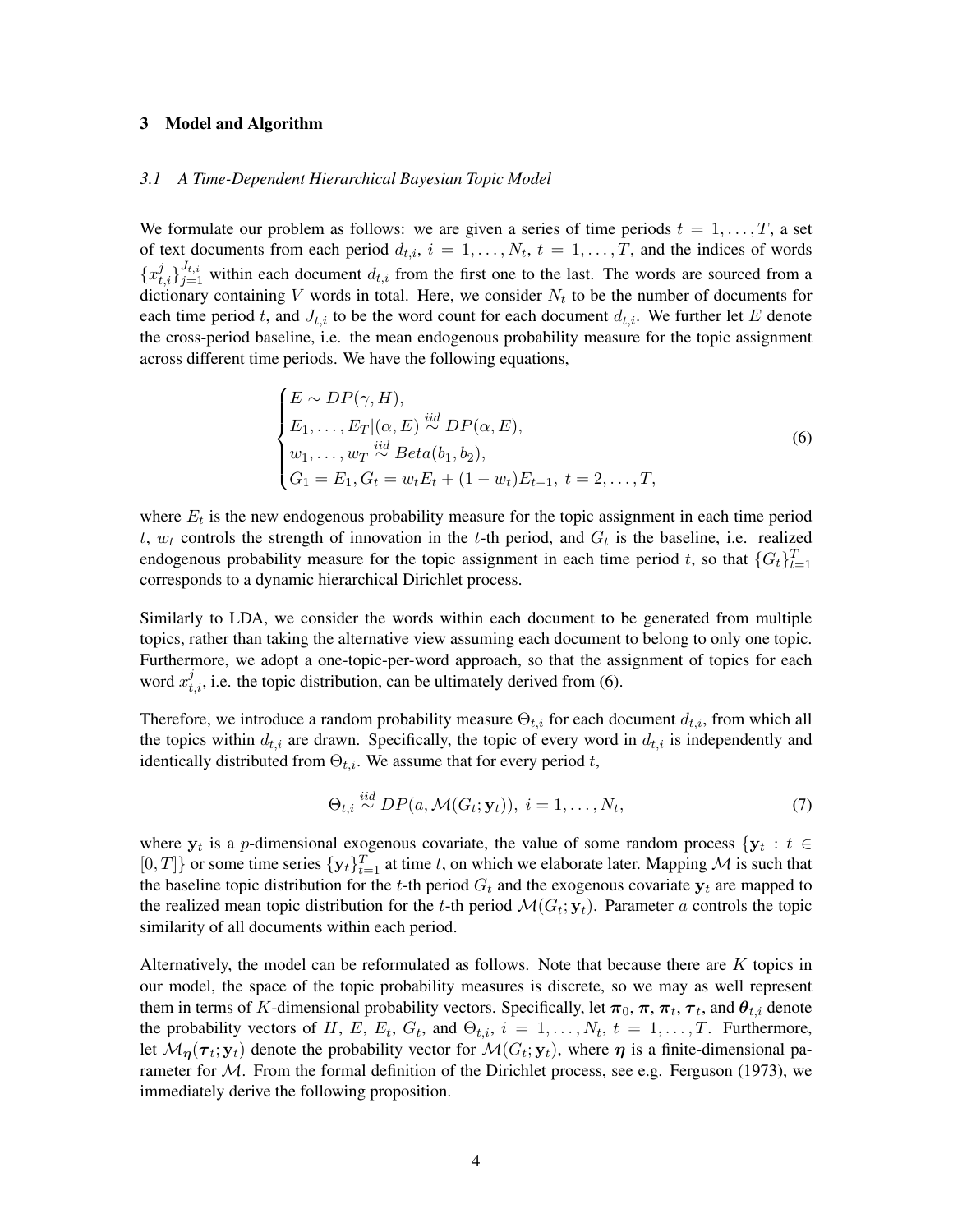Proposition 1. The following is equivalent to (6) and (7),

$$
\begin{cases}\n\pi \sim Dir(\gamma \pi_0), \\
\pi_1, \ldots, \pi_T | (\alpha, \pi) \stackrel{iid}{\sim} Dir(\alpha \pi), \\
w_1, \ldots, w_T \stackrel{iid}{\sim} Beta(b_1, b_2), \\
\tau_1 = \pi_1, \tau_t = w_t \pi_t + (1 - w_t) \pi_{t-1}, \ t = 2, \ldots, T, \\
\theta_{t,i} | (a, \eta, \tau_t, \mathbf{y}_t) \stackrel{iid}{\sim} Dir(a \mathcal{M}_{\eta}(\tau_t; \mathbf{y}_t)), i = 1, \ldots, N_t, t = 1, \ldots, T.\n\end{cases}
$$
\n(8)

Formula (8) provides an explicit form for the hierarchical Dirichlet process in our situation. With our multi-topic assumption for word generation within each document, we are able to lay our model in a multi-level hierarchical Dirichlet setting while avoiding the computational burden from applying truncation of stick-breaking processes.

For the word generating process, let  $\phi_k$  denote the per-topic word distribution, which is the probability vector for the words listed in the dictionary to be chosen for the k-th topic. Let  $\{z_{t,i}^j\}_{j=1}^{J_t,i}$  $j=1$ denote the topics for all the words in document  $d_{t,i}$ ,  $i = 1, \ldots, N_t$ ,  $t = 1, \ldots, T$ . Finally we assume the following

$$
\begin{cases}\n\phi_1, \dots, \phi_K \stackrel{iid}{\sim} Dir(\boldsymbol{\beta}), \\
z_{t,i}^j | \theta_{t,i} \stackrel{iid}{\sim} Cat(\theta_{t,i}), \\
x_{t,i}^j | (\phi_1, \dots, \phi_K, z_{t,i}^j) \sim Cat(\phi_{z_{t,i}^j}).\n\end{cases}
$$
\n(9)

Now we elaborate on the p-dimensional stochastic process  $\{{\bf y}_t: t\in [0,T]\}$  with a parameter vector  $\zeta$ . This exogenous process  $\{y_t : t \in [0,T]\}$  is an underlying circumstance which affects the topic assignments of the documents in the same period. We can find many examples in real data, such as the influence of the general economic condition on the availability of jobs in different categories, as mentioned earlier in the paper.

We discretize this stochastic process into a time series  $\{y_t\}_{t=1}^T$ . Let  $X = \{x_{t,i}^j\}_{j=1}^{J_{t,i}}, \sum_{i=1}^{N_t}, \sum_{t=1}^T$  denote all the textual data, and let  $Y = \{y_t\}_{t=1}^T$  denote the discretized exogenous process. Then let  $D = \{X, Y\}$  denote all the data, and let  $\Delta$  represent all variables other than D and  $\zeta$ . We make the assumption that the distribution of  $\Delta$  conditioning on Y and  $\zeta$  only depends on Y, which is a relatively weak condition of independence. The assumption can be represented as

$$
p(\Delta|Y,\zeta) = p(\Delta|Y). \tag{10}
$$

This also implies that the endogenous process of topic generation does not depend on the internal mechanism of the exogenous process; only the values from each period of the exogenous process suffice. Alternatively, we may only consider a discretized exogenous process  $Y = \{y_t\}_{t=1}^T$ without any continuous component, and all results still hold. From a Bayesian point of view, the discretized exogenous process apparently incorporates  $AR(p)$  models, and as a matter of fact, it also incorporates ARMA $(p, q)$  models, as the underlying error terms of ARMA $(p, q)$  can be viewed as parameters of Y, thereby components of  $\zeta$ .

One question of interest is whether the introduction of the textual data would influence the parameter estimation of the exogenous process. In summary, we have the following proposition.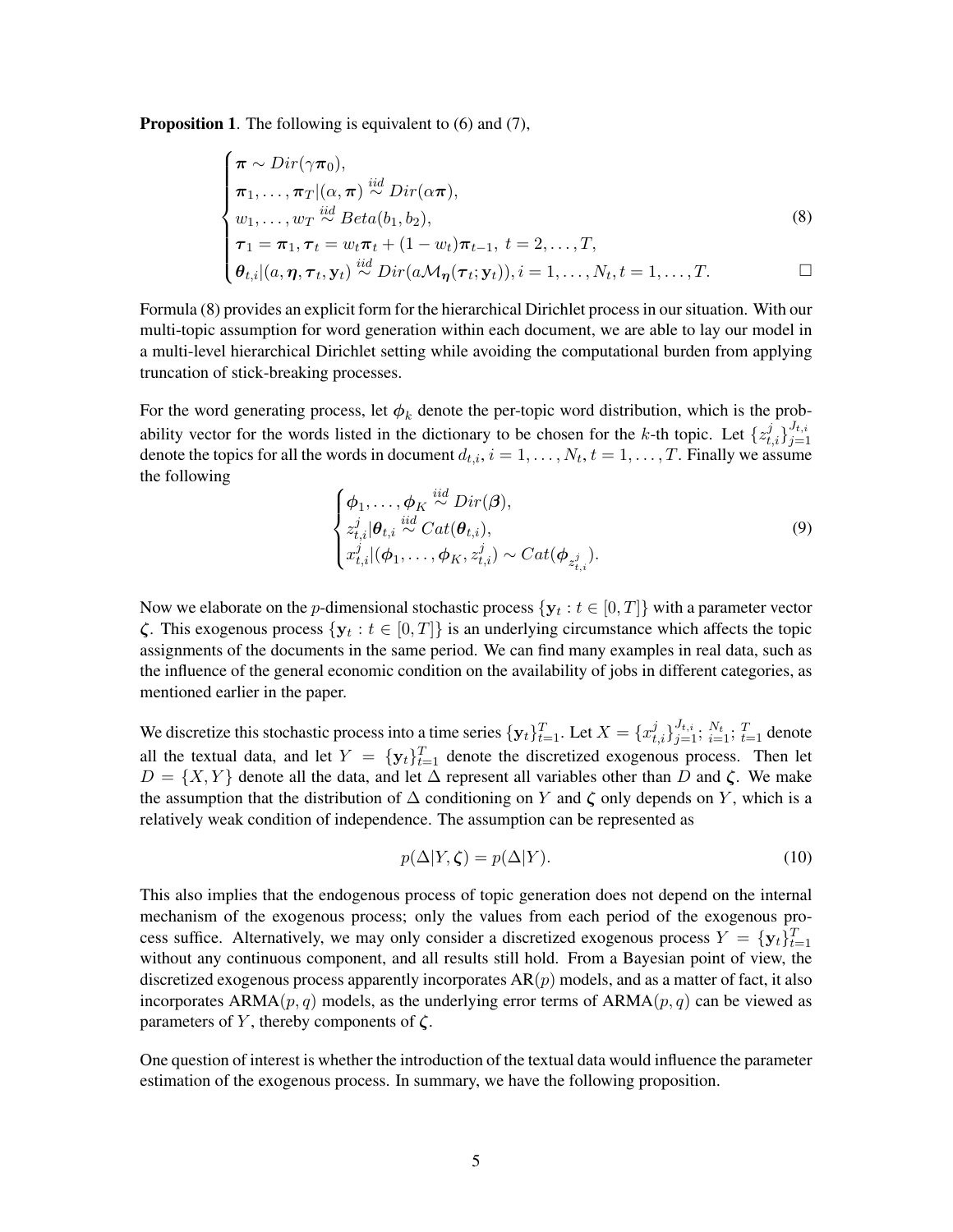**Proposition 2.** Let us assume (8-10) and all priors are independent. Random quantities  $\Delta$  and  $\zeta$  are independent conditioning on the data  $D = \{X, Y\}$ . Moreover,

$$
p(\Delta, \zeta | X, Y) = p(\Delta | X, Y) \cdot p(\zeta | Y). \tag{11}
$$

**Proof.** Note that from (10),  $p(\Delta|Y,\zeta) = p(\Delta|Y)$  and from (9),  $p(X|Y,\Delta,\zeta) = p(X|Y,\Delta)$ . By a straightforward derivation, the equality holds.  $\square$ 

Here we achieve a form of invariance in our model such that the inference of  $\zeta$  is not influenced by the contents of the textual data. This has an intuitive explanation as the acquired documents represent only a very small portion of the underlying environment, so their influence on the exogenous parameter  $\zeta$  is almost negligible. Therefore, we can treat  $\{y_t\}_{t=1}^T$  as given and focus on (8) and (9), without referring to  $\zeta$ , in order to simplify our model.

To provide more insights, we present the posterior conditional distribution of the components of  $\Delta$ as follows. Again assuming (8-10), we obtain the following proposition.

**Proposition 3**. The conditional posteriors for  $\Delta_1 = {\pi, \pi_t, w_t, a, \eta}_{t=1}^T$ ,  ${\{\theta_{t,i}\}}_{i=1}^{N_t}$ ;  $\{^T_{t=1}, {\{\phi_k}\}}_{k=1}^K$ ,  $\{z_{t,i}^j\}_{j=1}^{J_{t,i}}$ ;  $N_t$ ;  $T_{t=1}$  given D are as follows

$$
\begin{cases}\np(\Delta_1 | (\Delta \setminus \Delta_1, D)) = C \cdot \left\{ \prod_{t=1}^T \left[ \prod_{i=1}^{N_t} p_{Dir}(\boldsymbol{\theta}_{t,i}; a \mathcal{M}_{\boldsymbol{\eta}}(\boldsymbol{\tau}_t; \mathbf{y}_t)) \right] p_{Dir}(\boldsymbol{\pi}_t; \alpha \boldsymbol{\pi}) \right\} p_0(\Delta_1 \setminus \{ \boldsymbol{\pi}_t \}), \\
\boldsymbol{\theta}_{t,i} | (\Delta \setminus \boldsymbol{\theta}_{t,i}, D) \sim Dir\left( \left( \sum_j \mathbf{1}_{z_{t,i}^j = 1}, \dots, \sum_j \mathbf{1}_{z_{t,i}^j = K} \right) + a \mathcal{M}_{\boldsymbol{\eta}}(\boldsymbol{\tau}_t; \mathbf{y}_t) \right), \\
\boldsymbol{\phi}_k | (\Delta \setminus \boldsymbol{\phi}_k, D) \sim Dir\left( \left( \sum_{t,i,j} \mathbf{1}_{z_{t,i}^j = k, x_{t,i}^j = 1}, \dots, \sum_{t,i,j} \mathbf{1}_{z_{t,i}^j = k, x_{t,i}^j = V} \right) + \boldsymbol{\beta} \right), \\
z_{t,i}^j | (\Delta \setminus z_{t,i}^j, D) \sim Cat\left( \phi_1^{x_{t,i}^j} \boldsymbol{\theta}_{t,i}^1, \dots, \phi_K^{x_{t,i}^j} \boldsymbol{\theta}_{t,i}^K \right).\n\end{cases} \tag{12}
$$

Here C is a constant,  $p_{Dir}(\cdot;\cdot)$  denotes the probability density function of the Dirichlet distribution with some parameter, and  $p_0(\cdot)$  denotes joint prior of the included variables.

**Proof.** Note that  $p(\Delta|D)$ , the joint posterior for  $\Delta$ , is proportional to

$$
\left\{\prod_{t=1}^T\left[\prod_{i=1}^{N_t}\left(\prod_{j=1}^{J_{t,i}}\theta_{t,i}^{z_{t,i}^j}\phi_{z_{t,i}^j}^{x_{t,i}^j}\right)p_{Dir}(\theta_{t,i};a\mathcal{M}_{\boldsymbol{\eta}}(\boldsymbol{\tau}_t;\mathbf{y}_t))\right]p_{Dir}(\boldsymbol{\pi}_t;\alpha\boldsymbol{\pi})\right\}p_0(\{\phi_k\}\cup\Delta_1\setminus\{\boldsymbol{\pi}_t\}).
$$

The proposition immediately follows.  $\Box$ 

In summary, this is a hierarchical Bayesian topic model which incorporates the endogenous structure of topic assignments over different periods by applying a dynamic hierarchical Dirichlet process and introduces the exogenous structure by assuming a mapping from both processes to a topic distribution. We have also shown that our model is conditional on the whole exogenous process. Estimation of the posterior of the model is described in the next section.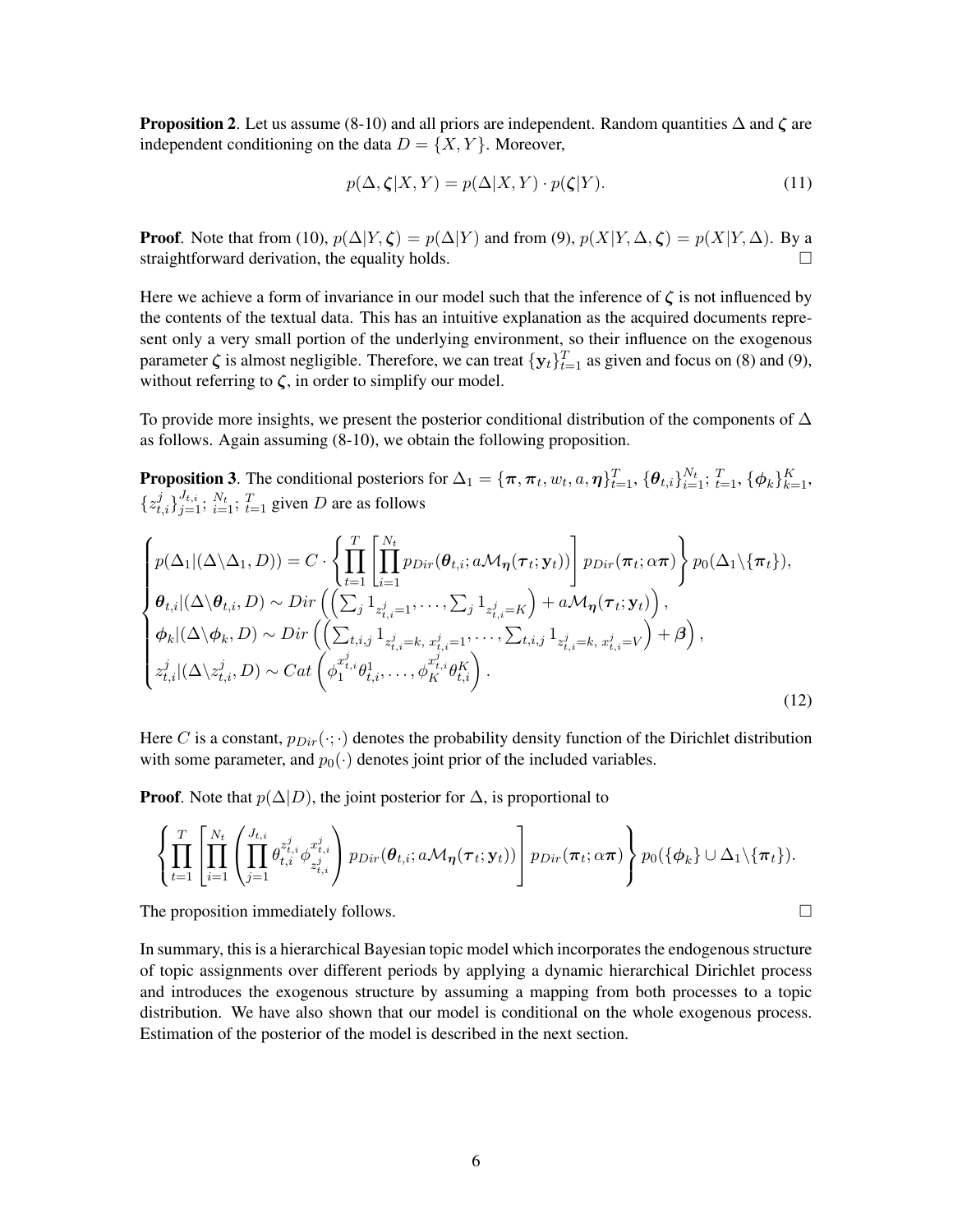#### *3.2 Sampling the posterior: An MCMC Approach*

Direct estimation of the Bayesian posterior is often intractable since the closed-form expression, if it exists, can be difficult to integrate and thus, many approaches to approximate the posterior have been proposed. Monte Carlo methods, which draw a large number of samples from the posterior as its approximation, are particularly helpful. In this paper, we adopt the Markov chain Monte Carlo (MCMC) approach which constructs samples from a Markov chain and is asymptotically exact. Below we provide the Metropolis-Hastings-within-Gibbs sampling approach tailored to our situation, a variant of the general MCMC approach.

We intend to sample from the posterior  $\Delta|D$  using the conditional distributions in (12), and reparametrize the parameter  $\Delta_1 = {\{\pi, \pi_t, w_t, a, \eta\}}_{t=1}^T$  as  $\Delta_1 = (\delta_1, \dots, \delta_s)$ ,  $\Delta$  as  $(\delta_1, \dots, \delta_t)$ , s < t. We set the initial value  $\Delta^{(0)}$  to  $\Delta$ , and carry out an iterative algorithm representing the variables at the r-th iteration with superscript  $(r)$ . At the r-th iteration, we first update sequentially  $\delta_1, \ldots, \delta_s$ . We let

$$
\delta_i^* \sim q(\cdot|\delta_i^{(r-1)}), \ \delta_i^{(r)} = \begin{cases} \delta_i^* & \text{with probability } P, \\ \delta_i^{(r-1)} & \text{with probability } 1 - P, \end{cases}
$$
 (13)

where  $P = \min \left\{ p \left( \delta_i^* \middle| \right) \right\}$  $\delta_1^{(r-1)}$  $\delta_{i-1}^{(r-1)}, \ldots, \delta_{i-1}^{(r-1)}, \delta_{i+1}^{(r)}, \ldots, \delta_t^{(r)}$ ) q  $(\delta_i^{(r-1)},$  $\binom{(r-1)}{i}$  $\delta_i^*$  )  $\bigg / p\left(\delta_i^{(r-1)}\right)$  $\binom{(r-1)}{i}$  $\delta_1^{(r-1)}$  $1^{(r-1)}, \ldots,$  $\delta_{i-1}^{(r-1)}$  $\left\{\begin{matrix} (r-1), \delta_{i+1}^{(r)}, \ldots, \delta_t^{(r)} \end{matrix}\right\} q\left(\delta_i^*\right)$  $\delta_i^{(r-1)}$  $\binom{(r-1)}{i}$ , 1, and  $q(\cdot|\cdot)$  is a known conditional distribution with positive density over the range of  $\delta_i$ ,  $i = 1, \ldots, s$ . Note that when P is low, we update each  $\delta_i$ ,  $i = 1, \ldots, s$ , for a fixed number of times in each iteration.

Continuing from above, we then update the values of  $\{\theta_{t,i}\}_{i=1}^{N_t}$ ;  $T_{t=1}$ ,  $\{\phi_k\}_{k=1}^K$ ,  $\{z_{t,i}^j\}_{j=1}^{J_{t,i}}$ ;  $\sum_{i=1}^{N_t}$ ;  $T_{t=1}$ from the conditional posterior of each variable,

$$
\begin{cases}\n\theta_{t,i}^{(r)} \sim Dir\left(\left(\sum_{j} 1_{z_{t,i}^{j(r-1)}=1}, \ldots, \sum_{j} 1_{z_{t,i}^{j(r-1)}=K}\right) + a^{(r)} \mathcal{M}_{\eta}^{(r)}\left(\tau_{t}^{(r)}; \mathbf{y}_{t}\right)\right), \\
\phi_{k}^{(r)} \sim Dir\left(\left(\sum_{t,i,j} 1_{z_{t,i}^{j(r-1)}=k, x_{t,i}^{j}=1}, \ldots, \sum_{t,i,j} 1_{z_{t,i}^{j(r-1)}=k, x_{t,i}^{j}=V}\right) + \beta\right), \\
z_{t,i}^{j(r)} \sim Cat\left(\phi_{1}^{x_{t,i}^{j}(r)}\theta_{t,i}^{1(r)}, \ldots, \phi_{K}^{x_{t,i}^{j}(r)}\theta_{t,i}^{K(r)}\right).\n\end{cases} (14)
$$

This completes our sampling approach. We apply this approach as both the Gibbs sampler and the Metropolis-Hastings algorithm cannot be directly applied to (12). Our approach can be viewed as an approximation of the Gibbs sampler replacing each Gibbs update by one or multiple univariate Metropolis-Hastings updates. Thus we construct a Markov chain  $\Delta^{(0)} \rightarrow \Delta^{(1)} \rightarrow \cdots$  from sampling, which we can regard as approximate samples from the posterior of  $\Delta|D$ .

To establish the theoretical properties of the Markov chain  $\Delta^{(0)} \rightarrow \Delta^{(1)} \rightarrow \cdots$ , we let all priors have positive density over the range of each parameter, and let  $\mathcal{M}_n$  in (12) be positive and measurable. From Roberts and Rosenthal (2006), we immediately know that the Markov chain  $\Delta^{(0)} \to \Delta^{(1)} \to \cdots$  is  $\mu$ -irreducible and aperiodic,  $\mu$  being the probability measure of the posterior distribution  $\Delta|D$ . Following Theorem 12 in Roberts and Rosenthal (2006), we know that the Markov chain  $\Delta^{(0)} \to \Delta^{(1)} \to \cdots$  is Harris recurrent as a deterministic-scan Metropolis-Hastings-within-Gibbs sampler (see definitions in the paper). Furthermore, from Theorem 6.51 and Theorem 6.63 in Robert and Casella (2004), we derive the following.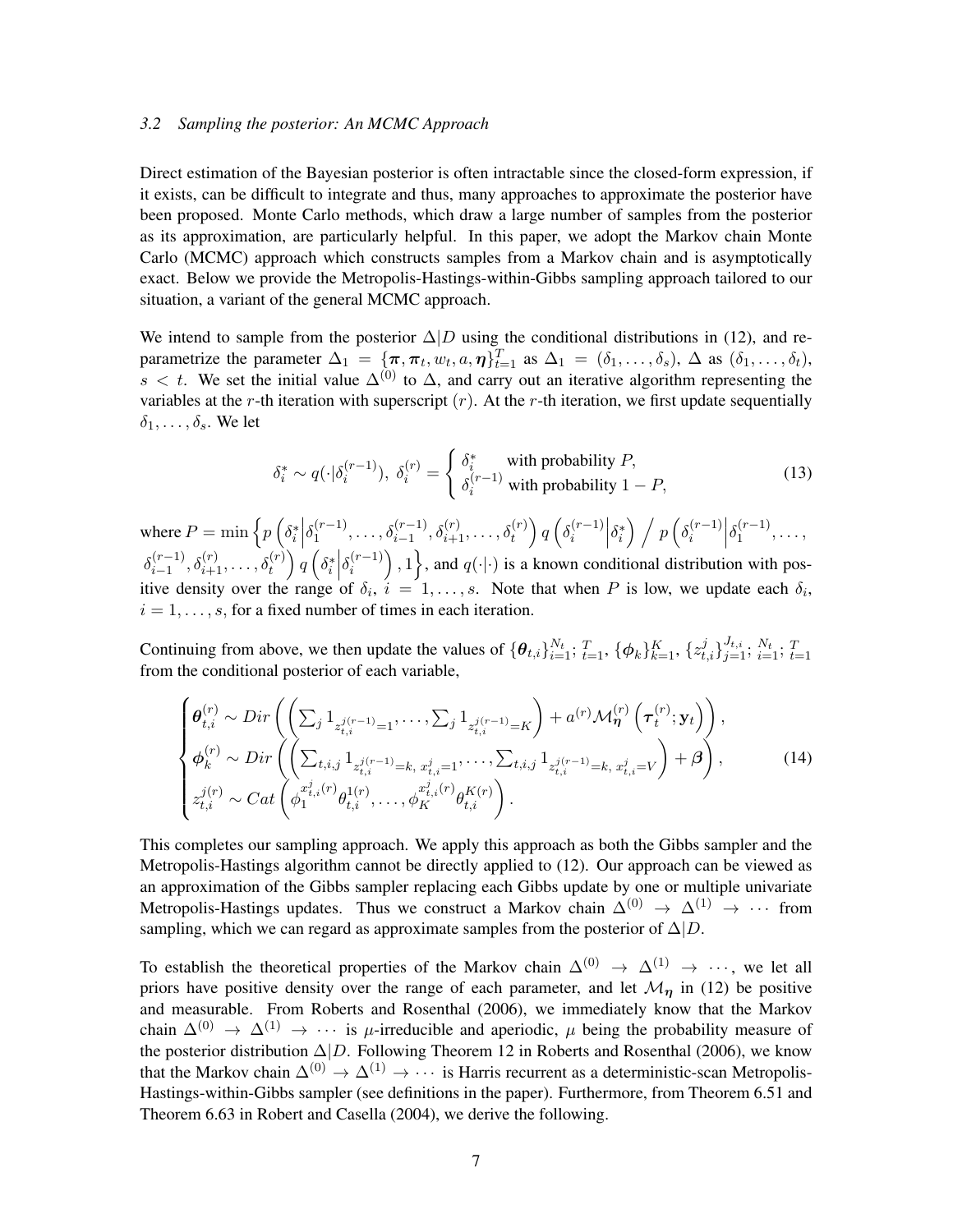**Proposition 4.** For the Markov chain  $\Delta^{(0)} \rightarrow \Delta^{(1)} \rightarrow \cdots$  constructed from (13) and (14),

(a) 
$$
||p_{\Delta^{(n)}}(\cdot) - p_{\Delta|D}(\cdot)||_{\infty} \xrightarrow{a.s}
$$
 0 as  $n \to \infty$  for any  $\Delta^{(0)}$ ;  
\n(b)  $\frac{1}{n} \sum_{i=1}^{n} f(\Delta^{(i)}) \xrightarrow{a.s} E[f(\Delta)|D]$  as  $n \to \infty$ , for every  $f \in L_1(\mu)$ .

# 4 Case Studies

The proposed model is demonstrated on the two data sets: (1) online job advertisements from [my.jobs](http://my.jobs) from February to September in 2014, and (2) journalists' postings from January 3rd, 2014 to December 31st, 2014 in the "Finance" section in [BusinessInsider.com,](http://BusinessInsider.com) an American business and technology news website. Our algorithm has been implemented in Java, and we compare our proposed model with LDA and STM.

#### *4.1 Model Specification*

We denote our proposed model as "EeLDA." For the online job advertisements, we initialize the hyperparameters of EeLDA as follows:  $\alpha = K^2$ ,  $\boldsymbol{\beta} = (1, \dots, 1)$ ,  $\gamma = K$ ,  $\boldsymbol{\pi}_0 = (1/K, \dots, 1/K)$ ,  $b_1 = b_2 = 1$ . We set the priors of a and  $\eta$  to be flat. We carry out the Metropolis-Hastings-within-Gibbs algorithm as described in Section 3.2, and run 10,000 iterations of the Markov chain with 2,000 burn-in samples. The number of topics is set to  $K = 20$  for both data sets. For LDA, we let  $\alpha = (1, \ldots, 1), \beta = (1, \ldots, 1)$ . For STM, we apply the default settings in the R package stm. We perform data cleaning, remove the stopwords, stem the documents, and keep most frequent 2,000 words in each study, so that  $V = 2,000$ . We do this as we have found that for both studies, introducing more rare words makes the results more unstable and less interpretable.

For the journalists' postings, every setting is the same with the above paragraph except that the hyperparameter  $\beta$  is set to  $(0.1, \ldots, 0.1)$  for EeLDA and LDA. We note that when  $\beta$  increases, the topics are assumed to be more alike, and *vice versa*. We let  $\beta$  be small as we suppose that the topics in the articles should be more distinguishable from each other than using a flat prior.

For the form of  $\mathcal{M}_n$ , we choose the following

$$
\mathcal{M}_{\eta}(\tau_t; \mathbf{y}_t) = \tau_t + \eta \mathbf{y}_t, \ \mathbf{1}^T \eta = \mathbf{0}, \tag{15}
$$

so that  $\eta$  represents the "co-movement propensity" of the topics, i.e. the propensity of change in the topic proportions with regard to changes in  $\{y_t\}$ .

Moreover, we recommend that the hyperparameter  $\alpha$  for LDA be no less than 1. We find that since not every topic necessarily appears in each document,  $\alpha$  being close to 0 can lead LDA into degeneration. For EeLDA, the same would happen if  $\alpha$  goes to 0. To remedy this situation, we assume that there are  $\kappa$  units of "latent" topics equally assigned to each topic and document. Specifically, the second equation in (12) can be rewritten as

$$
\boldsymbol{\theta}_{t,i}|(\Delta \backslash \boldsymbol{\theta}_{t,i},D) \sim Dir\left(\left(\sum_j 1_{z_{t,i}^j=1},\ldots,\sum_j 1_{z_{t,i}^j=K}\right)+a\mathcal{M}_{\boldsymbol{\eta}}(\boldsymbol{\tau}_t;\mathbf{y}_t)+\kappa\mathbf{1}\right).
$$
 (16)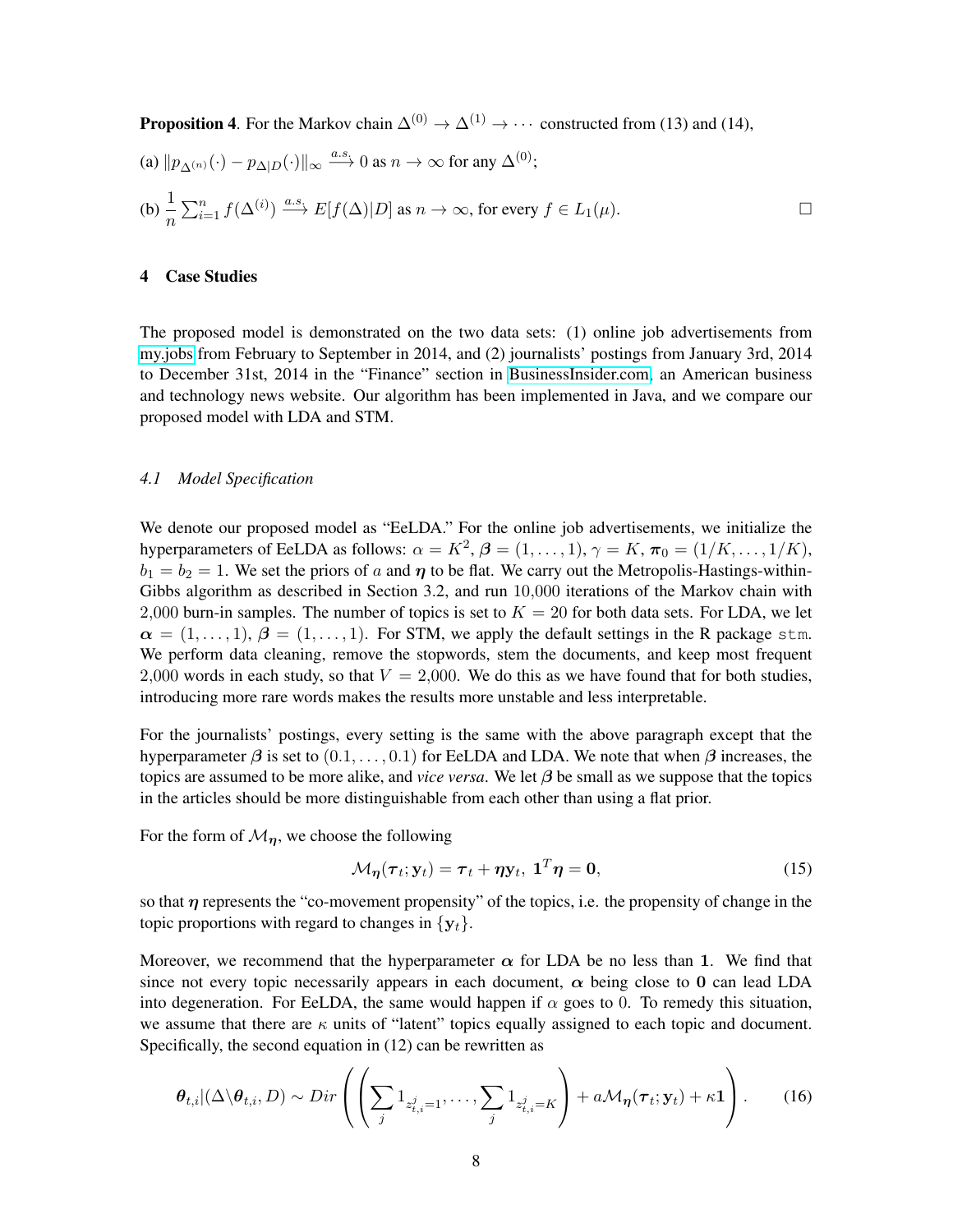Everything else remains the same. Note that LDA with  $\alpha = \alpha_0$  can be identified as LDA with  $\alpha = 0$  and  $\alpha_0$  units of latent topics. We set  $\kappa = 1$  and apply (15) and (16) in both studies.

#### *4.2 My.jobs: Online Job Advertisements*

The number of online job advertisements on [my.jobs](http://my.jobs) from February to September in 2014 amounts to 17,147,357 in total, and the number of advertisements each day varies greatly. Therefore, we gather a stratified sample of 44,660 advertisements with a roughly equal number of samples for each day, so that we have sampled  $0.26\%$  of all the documents in total. The training data set consists of 40,449 advertisements, and the testing data set consists of 4,211 advertisements  $(9.4\%$  of the sample). The discrepancy between 9.4% and targeted 10% is caused by removal of advertisements in Spanish after splitting. For the exogenous variable  $\{y_t\}_{t=1}^T$ , we use the standardized Consumer Price Index from February to September in 2014, so that  $p = 1$ , and  $T = 8$ .

We use perplexity to compare the difference of the prediction power of different methods. The perplexity for  $N_{test}$  held-out documents given the training data  $D$  is defined as

$$
perp = \exp\left\{-\frac{\sum_{i=1}^{N_{test}} \log p(d_{test,i}|D)}{\sum_{i=1}^{N_{test}} n_{test,i}}\right\}
$$
(17)

where  $d_{test,i}$  represents the *i*-th held-out document, and  $n_{test,i}$  is the number of words in  $d_{test,i}$ . We expect the perplexity to be small when a model performs well, since this means that under the estimated model, the probability of a word in the testing documents being written *a priori* is large. Figure 1 shows the different perplexity of the three models.



Figure 1: Perplexity results for the job advertisements from February to September in 2014.

Figure 1 implies that EeLDA better predicts the words in the new documents in terms of perplexity. This is due to the fact that the introduction of the endogenous and exogenous processes allows us to make more accurate inference on the topic distributions of the documents in a given period of time. We also observe that the perplexity is more stable against time for EeLDA.

The actual topics are presented in Figure 2. The x-axis and y-axis in Figure 2 are the relative comovement propensities  $\nu = \eta/\pi$  for all the topics, i.e. the percent change in the topic proportion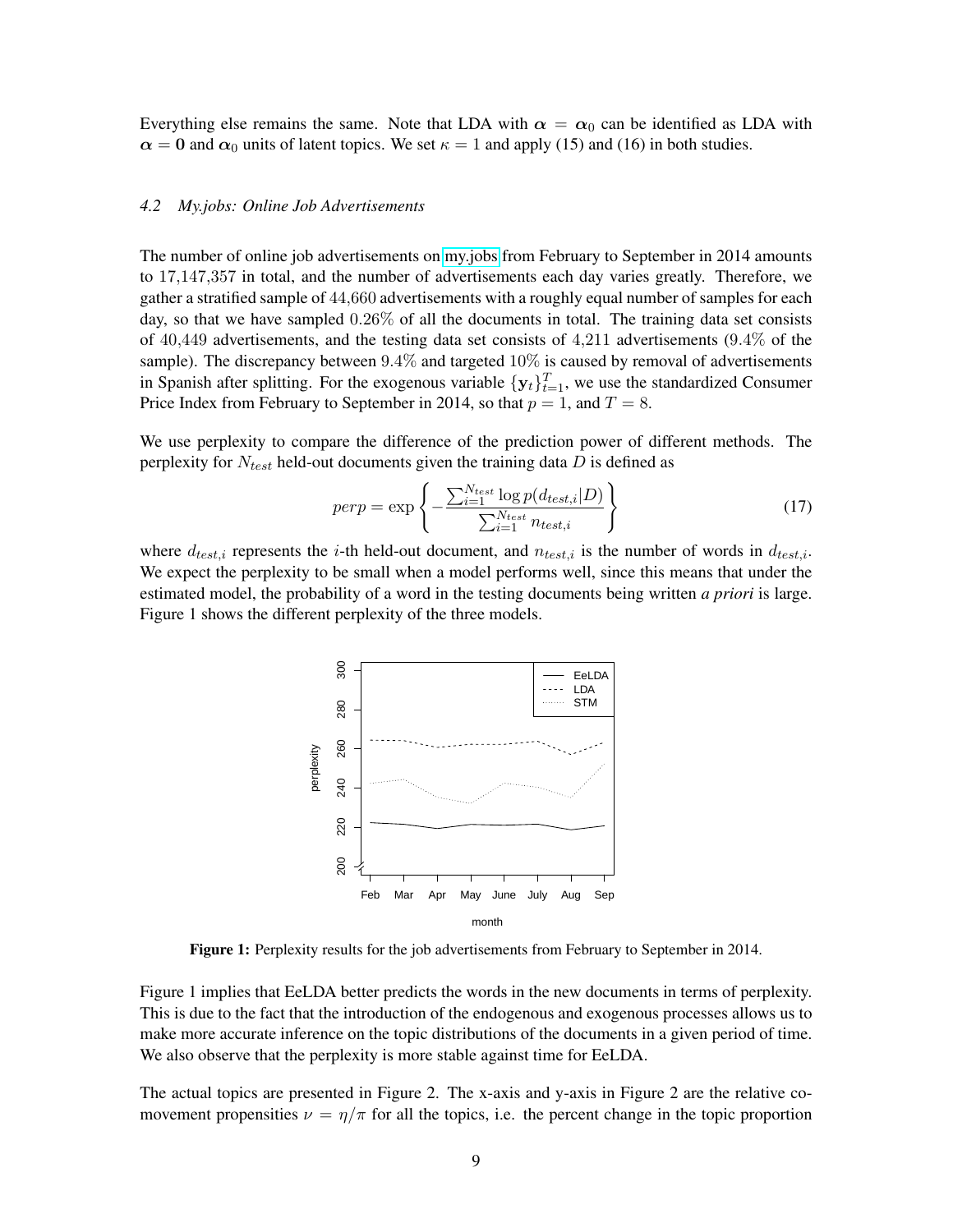given one unit change in the exogenous covariate, and the cross-period baseline topic proportions π. Here π and η denote the related component of  $\pi$  and  $\eta$  for each topic. Table 1 lists the 10 highest probability words sorted by their probabilities from high to low inside the five topics with highest relative co-movement propensities  $\nu$ .



**Figure 2:** The topics for the job advertisements, the cross-period baseline proportions  $\pi$ , and the relative co-movement propensities  $\nu$  from EeLDA.

| equal opportunity | employment status equal opportunity disabled veteran protected national origin job       |
|-------------------|------------------------------------------------------------------------------------------|
| administration    | procedures policies reports maintain ensure appropriate assigned duties time information |
| skills            | skills ability work experience communication excellent strong knowledge required written |
| store             | customer products job work store perform required friendly department order              |
| health care       | care health nursing patient medical clinical provide hospital practice current           |

**Table 1:** The 10 highest probability words sorted by probability inside the five topics with highest  $\nu$ .

A number of facts can be inferred from Figure 2. The topics with positive  $\nu$  are those that have a positive correlation with the growth of the CPI in 2014. We can observe that several of them are supported by the U.S. government spending, namely "equal opportunity," "administration," "health care," and "education." This confirms that there is a causal relationship between the increase in government spending and the increase in the number of jobs in these categories, and the former was also an underlying factor in the growth of the CPI in 2014.

On the other hand, many observers of the U.S. labor market pointed out that while there was a boom in the number of jobs in 2014, the job market created more lower-paid jobs than high-paid ones. From the results of our model, we can also observe that with the growth of CPI in 2014, lower-paid job categories, such as equal opportunity jobs, tend to move in the same direction. Meanwhile, some traditional higher-paid ones, such as engineering and marketing, do not. Therefore the suggestions from our analysis of the job advertisements agree with a number of news articles on the U.S. labor market in 2014; for instance, see Lowrey (2014) and Coy (2014).

We also conduct sensitivity analyses of EeLDA below. We are mainly concerned with the hyperparameters we introduce into EeLDA in addition to the original structure of LDA, namely  $\alpha$  and  $\kappa$ , which are not the parameters of any prior distribution. Other hyperparameters we introduced constitute flat priors which are trivial. Among the results, the co-movement propensities  $\nu$  are the most useful for comparison. The plots of  $\pi$  and  $\nu$  for different values of  $\alpha$  and  $\kappa$  are in Figure 3.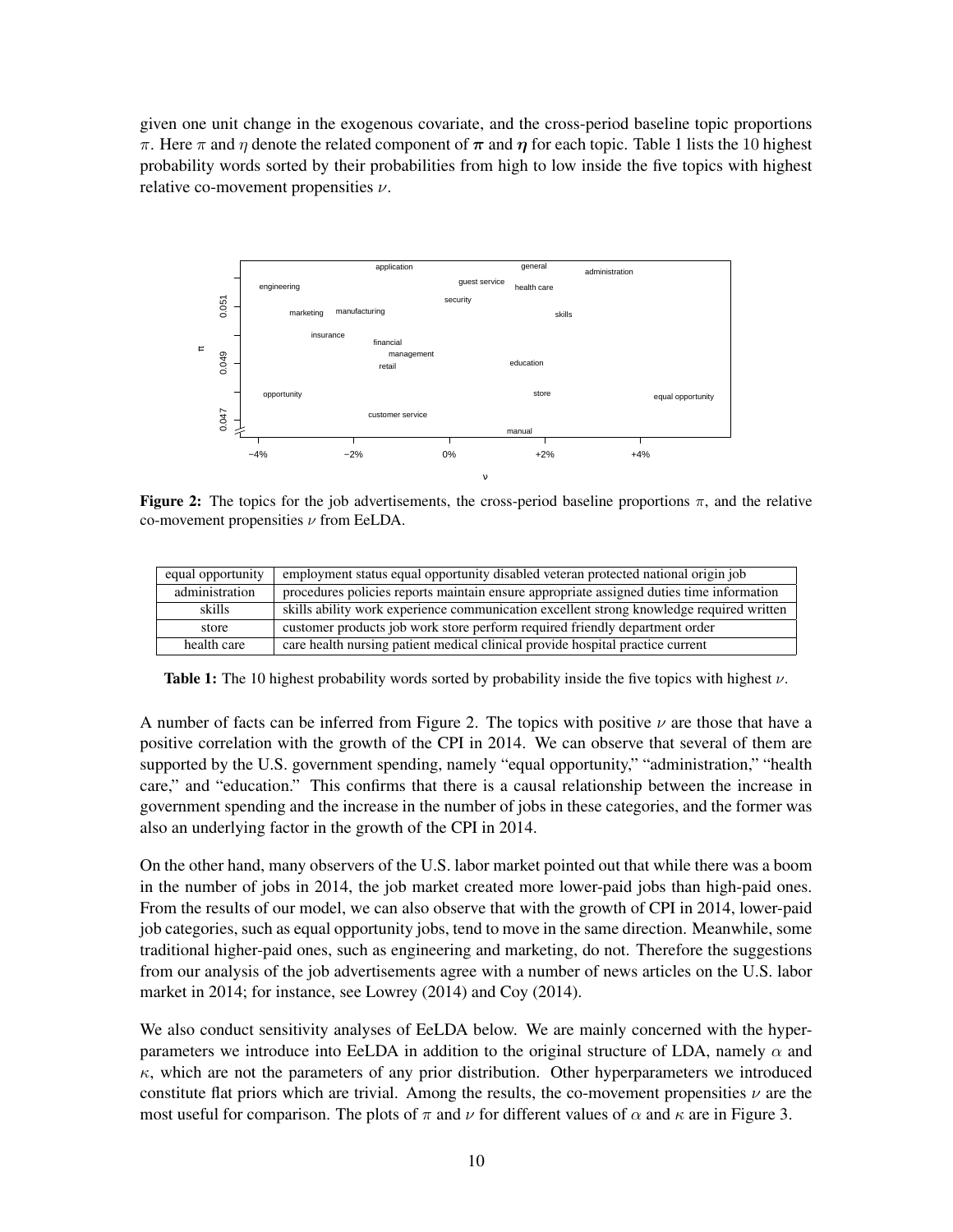

Figure 3: The topics for the job advertisements, the cross-period baseline proportions  $\pi$ , and the relative comovement propensities  $\nu$  given  $\alpha = 2K^2$  (top);  $\kappa = 2$  (bottom) from EeLDA; other parameters unchanged.

Topic models are often sensitive to changes in hyperparameters; for instance, changing  $V, K, \alpha$ ,  $\beta$  can make results much less interpretable for LDA and EeLDA in both studies ( $\alpha$  only exists in LDA). For STM, we have even observed sensitivity with regard to the initialization hyperparameters and convergence criterion in both studies. The actual comparisons are omitted for brevity.

However, in Figure 3, we observe that the topics produced from these settings are generally alike. Although there are changes in both  $\pi$  and  $\nu$ , the orders of  $\nu$  of the topics are generally similar. In other words, they provide us with the same conclusion that the increase in employment in 2014 is largely driven by government spending and reflected in lower-paying sectors. In this sense, these results have shown that EeLDA is quite insensitive towards changes in hyperparameters in terms of the panoramic view of the labor market. They have also asserted the validity of EeLDA, since different hyperparameter settings result in the same conclusion, and in accordance with the general public opinion. These results also hold for the second study, again omitted here for brevity.

As a rule of thumb, it is recommended that for EeLDA,  $\alpha = K^2$  so that the prior coefficient of variation for each component of  $\{\boldsymbol{\pi}_t\}_{t=1}^T$  is approximately  $1/$ √ K to encourage clustering;  $\kappa = 1$ intuitively;  $K$  is between 10 and 20;  $V$  is approximately 2000 ( $K$  and  $V$  should be decreased for smaller data sets);  $\beta = 1$  or moderately less given evidence of highly distinguishable topics; other hyperparameters should be initialized as in Section 4.1 so that they form flat priors from intuition.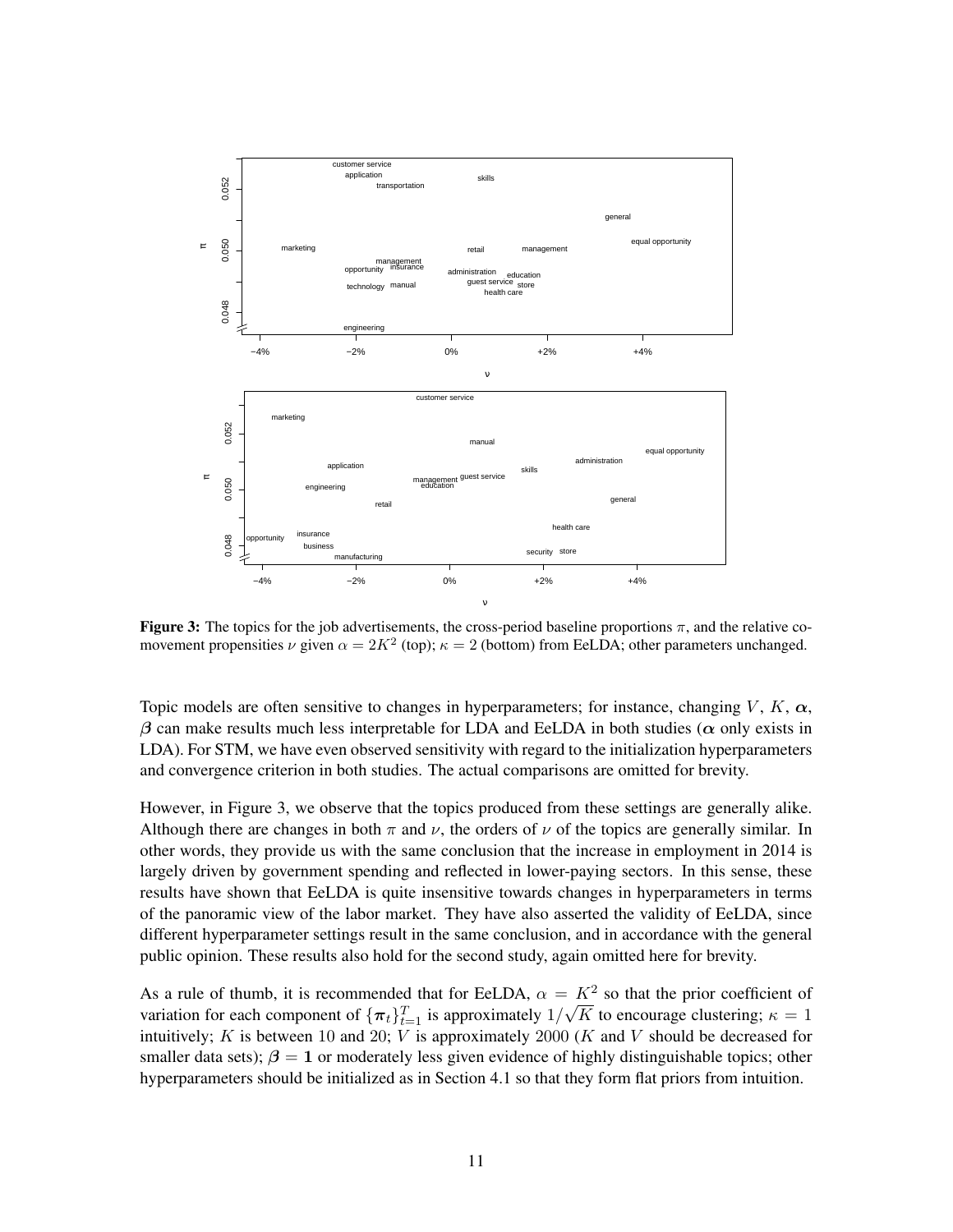#### *4.3 BusinessInsider.com: Financial News Articles*

We consider all contributions in the "Finance" section of [BusinessInsider.com](http://BusinessInsider.com) on all trading days in 2014. There are 15,659 articles in total, which are divided into a training data set containing 12,527 articles and a testing data set containing 3,132 articles (20% of all articles). We increase the proportion of testing documents to 20% because we anticipate that the corpus of financial articles is highly predictable. We apply the daily price of the Chicago Board Options Exchange Market Volatility Index (VIX) as the exogenous process, measuring the volatility of the U.S. financial market. The other settings are the same as those in Section 4.2. We provide an analysis of the perplexity of different models in Figure 4. The lines are smoothed by LOESS with a span of 0.1, as there are large fluctuations in perplexity from day to day.



Figure 4: Perplexity results for contributions in the "Finance" section in businessinsider.com in 2014.

Again we observe that EeLDA generates the lowest perplexity for the testing documents, therefore improving the fitting of the topic model. We present the topics from our analysis and their relative co-movement propensities and average proportions in Figure 5, which is similar to Figure 2 in Section 4.2. We also list the 10 highest probability words inside the five topics with highest  $\nu$ , sorted by their probabilities in Table 2.

| energy        | price oil production energy gas supply cost crude industrial cut                    |  |
|---------------|-------------------------------------------------------------------------------------|--|
| Europe/Russia | Russia government country president tax Ukraine politics European minister national |  |
| stock market  | market stock price time Morgan Stanley sell note earnings chart average             |  |
| currency      | bank debt financial credit central currency dollar crisis government ECB            |  |
| daily news    | week trade day close free morning dollar Friday Thursday Monday                     |  |

**Table 2:** The 10 highest probability words sorted by probability inside the five topics with highest  $\nu$ .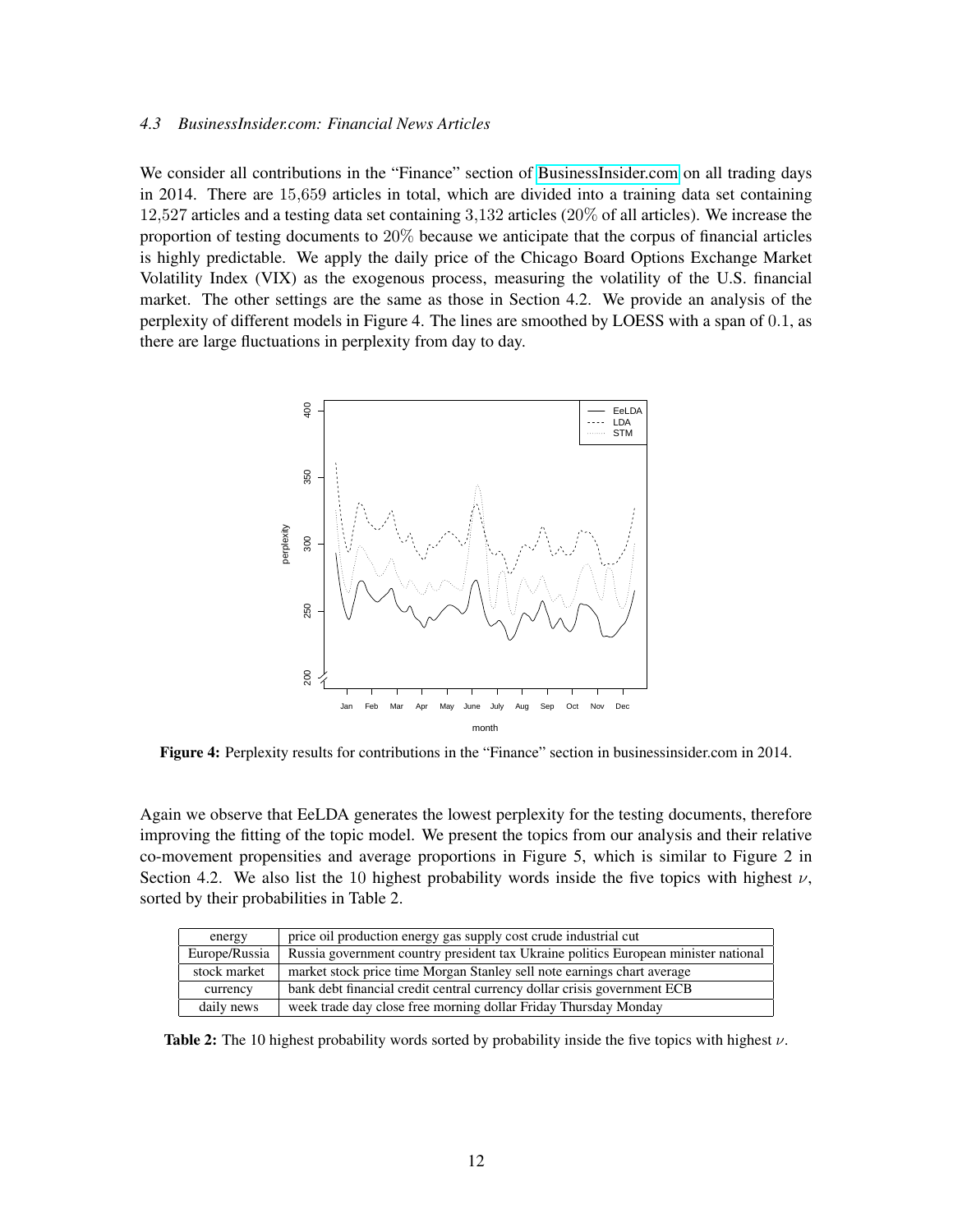

**Figure 5:** The topics for contributions in the "Finance" section, the cross-period baseline proportions  $\pi$ , and the relative co-movement propensities  $\nu$  from EeLDA.

The topics that are strongly positively correlated with the VIX include short-term news, such as stock market news and announcements from central banks, as in the topics "stock market" and "currency." From our analysis, the drop in oil price and the instability in Russia and Ukraine were also major causes of fluctuations in the stock market in 2014. On the other hand, we observe that news about longer-term economic trends is not positively correlated with the VIX, such as "company" and "labor market." We suggest that EeLDA can be used for finding topics that are major contributors to changes in an exogenous process during a period of time.

We also observe that EeLDA is able to extract certain topics highly correlated with an exogenous process. For instance, the "energy" and "Europe/Russia" topics significantly contribute to VIX and are successfully extracted. To assert our observation, we make a closer comparison of the 20 highest probability words sorted by probability in the closest energy-related topic and the closest Europe-related topic from LDA, STM and EeLDA. The results are presented in Table 3.

| <b>LDA</b> | energy/Russia   | oil price Russia energy Ukraine gas country production supply crude production cut   |
|------------|-----------------|--------------------------------------------------------------------------------------|
|            |                 | Moscow region since fall world natural western military                              |
| <b>STM</b> | energy          | price oil energy production gas supply crude cost industrial demand cut commodity    |
|            |                 | market fuel solar project natural global plants mine                                 |
| <b>STM</b> | Russia/conflict | Russian Ukraine country region south India international Moscow western war          |
|            |                 | president military flight United world European force eastern Africa minister        |
| EeLDA      | energy          | price oil production energy gas supply cost crude industrial cut demand project fall |
|            |                 | commodity natural power food global lower fuel                                       |
| EeLDA      | Europe/Russia   | Russia government country president tax Ukraine politics Europe minister national    |
|            |                 | budget officials leaders support economy Union prime vote foreign independence       |

Table 3: A comparison of the 20 highest probability words in the closest energy-related topic and Europerelated topic.

For LDA there is only one combined topic. For STM and EeLDA, the "energy" topics are generally alike. The "Europe/Russia" topic from EeLDA tends to be much more Europe-related and captures the Scotland Independence Vote compared to the "Russia/conflict" topic from STM. These findings assert our view that EeLDA improves the structure of the topic model and makes it more timedependent.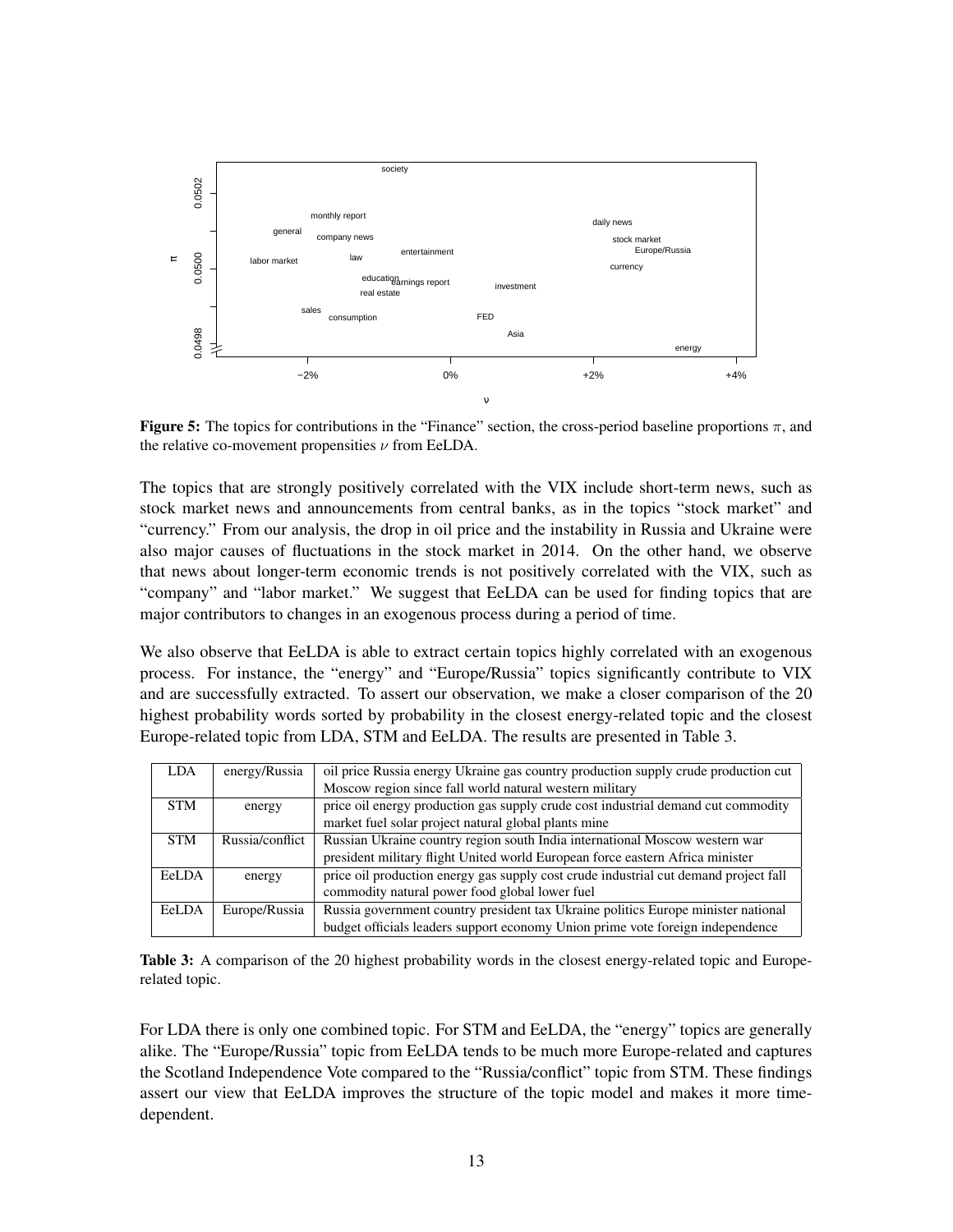#### 5 Conclusion

We have developed a time-dependent topic model which analyzes temporal text documents with known exogenous processes. The new model takes both endogenous and exogenous processes into account, and applies Markov chain Monte Carlo sampling for calibration. We have demonstrated that this model better fits temporal documents in terms of perplexity, and extracts well information from job advertisements and financial news articles. We suggest that a possible direction for the future could be analyzing the contents of temporal documents so that they could predict the trends of related exogenous processes.

#### Acknowledgements

This research was conducted in collaboration with the Workforce Science Project of the Searle Center for Law, Regulation and Economic Growth at Northwestern University. We are indebted to Deborah Weiss, Director, Workforce Science Project, for introducing us to the subject of workforce and providing guidance. We are also very grateful for the help and data from DirectEmployers Association.

#### Reference

- D. M. Blei. (2011). Introduction to Probabilistic Topic Models. *Communications of the ACM*, 55:77-84.
- D. M. Blei, and J. Lafferty. (2009). Topic Models. In *Text Mining: Theory and Applications*, Taylor and Francis, London, UK.
- D. M. Blei, A. Y. Ng, and M. I. Jordan. (2003). Latent Dirichlet Allocation. *Journal of Machine Learning Research*, 3:993-1022.
- P. Coy. (2014). America's Low-Paying Recovery: More Jobs Than Ever, Worse Wages. *Bloomberg Business*. Retrieved from http://www.bloomberg.com/bw/articles/2014-08-11/report-new-jobsin-u-dot-s-dot-offer-lower-wages-than-before-recession
- T. Ferguson. (1973). Bayesian Analysis of Some Nonparametric Problems. *Annals of Statistics*, 1:209-230.
- A. Lowrey. (2014). Recovery Has Created Far More Low-Wage Jobs Than Better-Paid Ones. *The New York Times*. Retrieved from http://www.nytimes.com/2014/04/28/business/economy/recoveryhas-created-far-more-low-wage-jobs-than-better-paid-ones.html
- C. Lucas, R. Nielsen, M. E. Roberts, B. M. Stewart, A. Storer, and D. Tingley. (2015). Computer Assisted Text Analysis for Comparative Politics. *Political Analysis*, forthcoming.
- I. Pruteanu-Malinici, L. Ren, J. Paisley, E. Wang, and L. Carin. (2010). Hierarchical Bayesian Modeling of Topics in Time-Stamped Documents, *IEEE Trans. Pattern Analysis Machine Intelligence*, 32:996-1011.